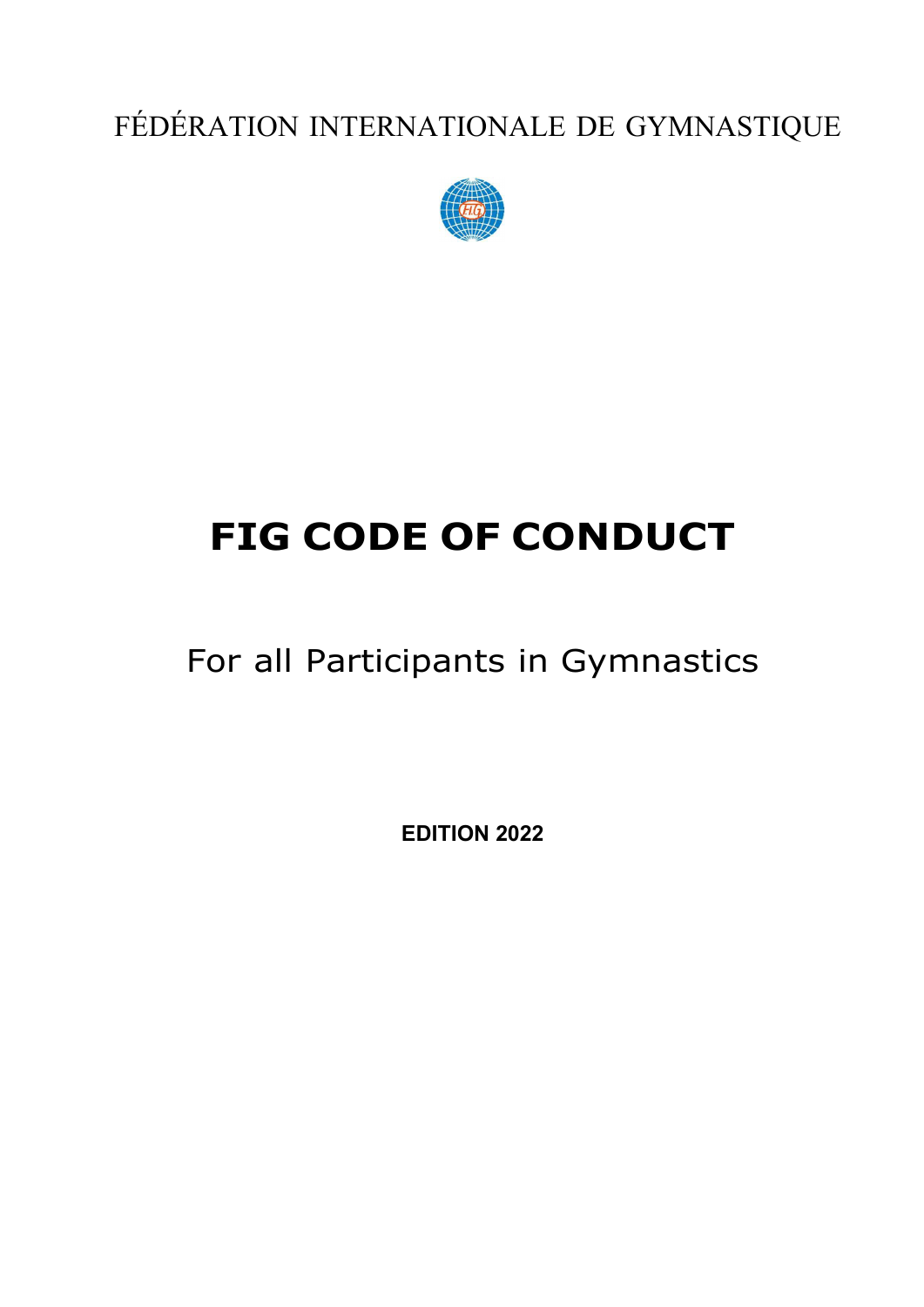## **PREAMBLE**

This Code of Conduct embodies the collective commitment and individual responsibilities of all who participate in the sport to transparent standards of ethical conduct and a dedication to ensure a safe environment for everyone in all aspects of training, competition, and sports operations.

This Code of Conduct refers to the FIG Statutes and the FIG Code of Discipline, as amended from time to time. It shall be a complementary tool to the FIG Code of Ethics.

All Participants are responsible and accountable for their own behaviour and conduct. Each Participant must understand and comply with all applicable rules and regulations set out for the sport of Gymnastics.

While the FIG may set standards for behaviour, National Federations (NF) and their clubs have a legal and/or moral responsibility to address any behaviour that might be punishable by local national laws. Any illegal misconduct should be reported to the relevant state authorities. In this case, the concerned NF shall share the final findings and the sanctions imposed on Participants of Gymnastics to the FIG Disciplinary Authorities, in compliance with the FIG Disciplinary Code.

This Code of Conduct includes three sections:

I. General Principles of Integrity and Respect;

II. Specific Principles for Athletes, Coaches, Judges, Officials and Management; and, III. Proceedings.

For the purpose of this Code of Conduct, Participants shall refer to:

- All NF members, appointed, selected, or elected governance members, officials, including athletes, other representatives of the NFs, or any person competing or participating in any of the activities of Gymnastics;
- All coaches, trainers, authorised athlete representatives, including technical staff, medical or para-medical support personnel, parents or any other person working with, treating or assisting athletes participating in, or preparing for, Gymnastics events; and,
- All judges, delegates, and other officials, FIG employees and partners, members of Gymnastics authorities, as well as any person accredited for or volunteering at Gymnastics events.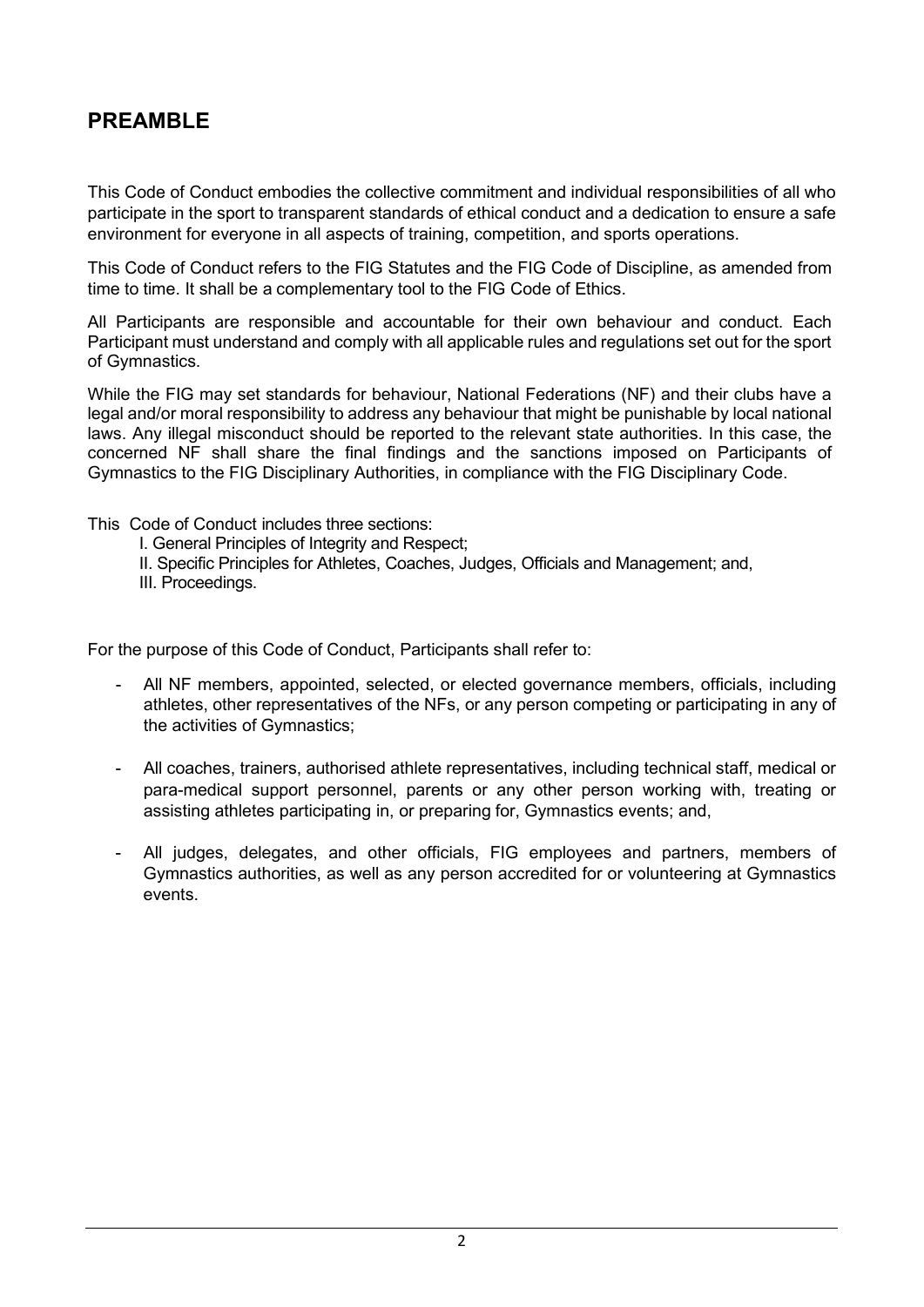# **I. GENERAL PRINCIPLES OF INTEGRITY AND RESPECT**

All Participants commit to:

- Behave with courtesy and politeness, and report any difficulties or concerns in accordance with existing procedures.
- Respect the rights and opinions of others, regardless of race, colour, gender, sexual orientation, gender identity, religion, political or other opinion, national or social origin, mental or physical disability and athletic ability or other status.
- Work and communicate co-operatively, respecting the specific roles, responsibilities and tasks of all other Participants and the rules and regulations guiding the activity.
- Refrain from unsportmanslike language or conduct.
- Strictly refrain from any behaviour that could constitute, encourage or incite any form of harassment, violence, abuse or otherwise cause harm. This includes physical, sexual and psychological misconduct.
- Abstain from any bullying or abusive language or behaviour towards others in person, electronically or on any social media platforms, whether in a private or public form.
- Abstain from any kind of demonstration or political, religious or racial propaganda in any Gymnastics competitions.
- Proactively address abusive, bullying, manipulative or threatening language or behaviour and report any concerns of abuse or neglect of a Participant to the appropriate authorities promptly.
- Uphold the highest principles of fair play on and off the training and competition field and accept the results of competition with dignity.
- Refuse any bribes.
- Abstain from any betting activity, any attempt to manipulate results, or participate in any other form of dishonest, fraudulent or illegal activity.
- Refrain from any abuse or misuse of your position of trust, power or influence.
- Uphold the values of clean sport and never assist, advocate or condone the use of illicit drugs or other banned performance-enhancing substances or methods.
- Respect local national laws, including when travelling in foreign countries.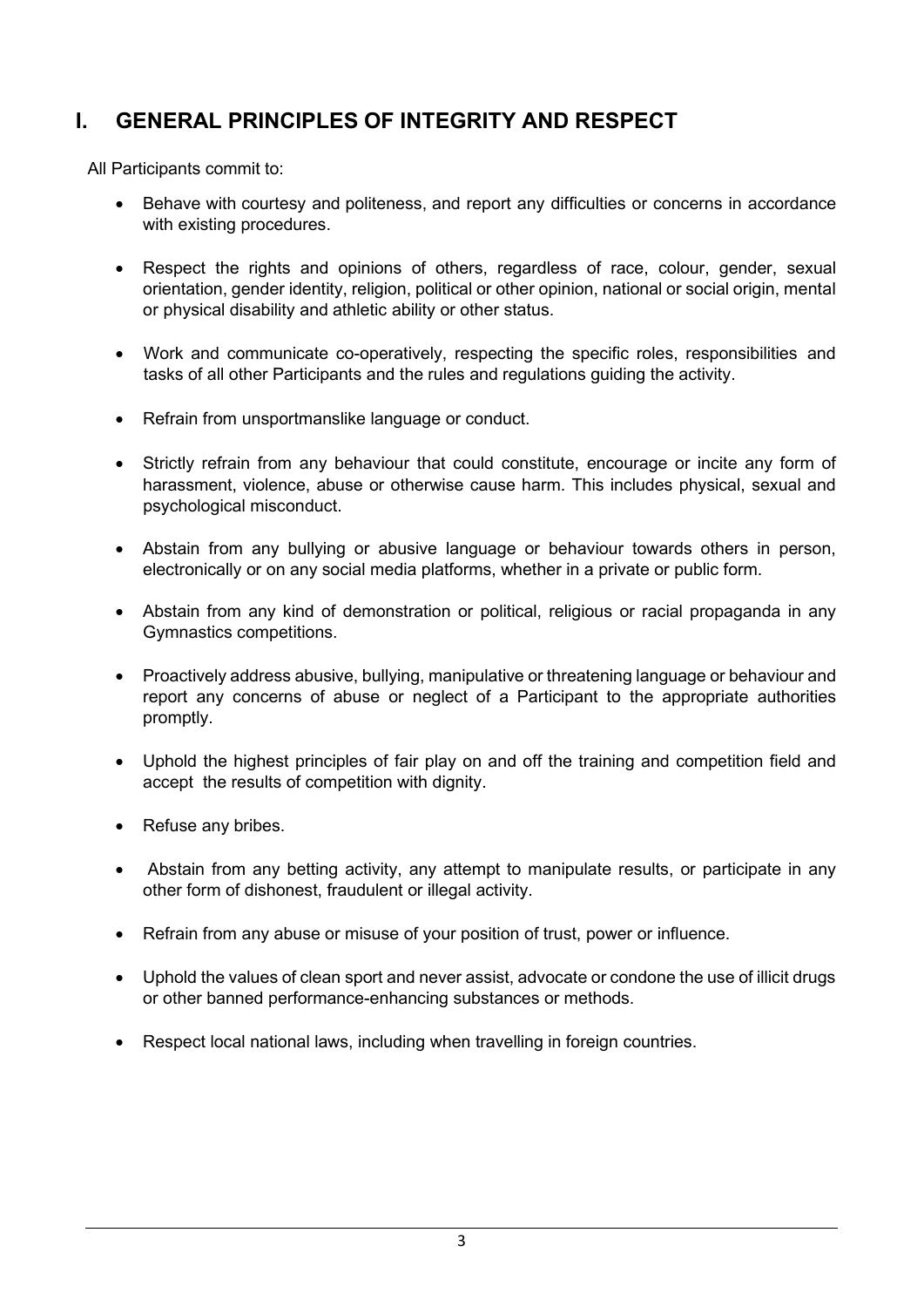# **II. SPECIFIC PRINCIPLES**

#### **1. ATHLETE-SPECIFIC PRINCIPLES**

The athlete commits to:

- Maintain respectful relationships with their teammates, coaches, officials, and administration/management staff.
- Follow a training plan that is compatible with education and private life and designed in consultation with coaches and, if minors, with parents or legal guardians, to reach mutually agreed upon goals.
- Share with their close relatives, and coaches or officials or authorities if any concern arises or report to through available channels, if appropriate.
- Report any injury or accident to their coach, medical and paramedical staff, and parents/legal guardian.
- Accept the decisions of officials or judges during events, and raise potential complaints, differences of opinion or conflicts through the appropriate channels.
- Provide accurate personal information to the appropriate authorities.
- Comply with all applicable anti-doping rules and proceedings and abstain from the use of prohibited substances and methods, performance-enhancing drugs. .

## **2. COACH-SPECIFIC PRINCIPLES**

The coach commits to:

- Maintain professional relationships with athletes, athletes' parents/legal guardians, technical and medical staff, and officials.
- Ensure each athlete follows a well-planned program of training suitable to their age and ability level, and designed to support them to reach mutually agreed upon goals compatible with education, development stage in life and sport, and private life of the athlete.
- Maintain vigilance that the training process continues to respect and consider each athlete's specific physiological abilities and psychological characteristics, and that the current and long-term physical and mental health, safety and welfare of each athlete remains the priority over any goal or result.
- Keep current with the latest sports science knowledge.
- Conduct constant safety assessment of the training environment and to take steps to rectify any identified safety concerns promptly.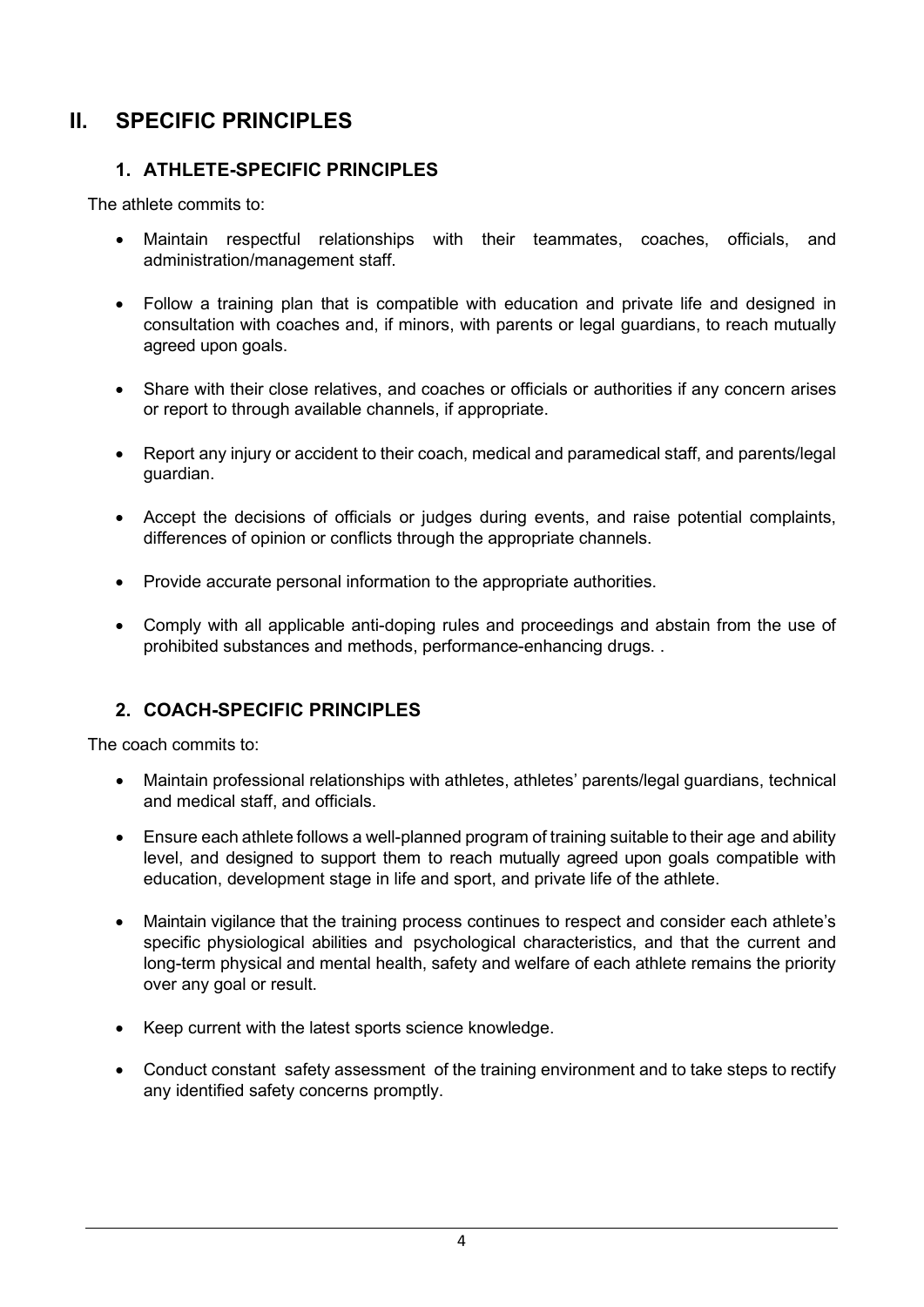- Never overrule medical and paramedical experts, and to respect medical advice regarding athletes suffering from any illness or injury, mental health conditions, or in prescribed treatment, in a recovery protocol or who are returning to training.
- Refrain from any inappropriate, insensitive, hurtful, mocking or critical comments or behaviour regarding the athlete's physical appearance, body shape or weight.
- Treat all athletes with equity, respect, and fairness and avoid any kind of conflict of interest, impropriety, or favouritism.
- Provide feedback in an honest, positive manner and ensure a factual and constructive approach that allows athletes to express their own views without fear of repercussions.
- Listen actively to concerns voiced by athletes and follow up with appropriate action to resolve issues.
- Ensure that any physical contact with an athlete is appropriate to the situation and necessary for the athlete's skill development and/or safety.
- Respect the rules of competition and never compromise athletes by advocating measures that conflict with any competition rules.
- Report any conduct, or suspicion about conduct of which he/she become aware that could constitute harassment, violence or abuse, including any physical, sexual and psychological misconduct on the young athletes.

#### **3. JUDGE- AND OFFICIAL-SPECIFIC PRINCIPLES**

The judge and the official commit to:

- Absolute fairness, impartiality, and consistency in all judging situations.
- Present themselves for an assigned function well prepared and conduct all duties with professionalism, competence and courtesy.
- Work in a spirit of cooperation and respect with other officials and event organisers.
- Provide input and feedback in a constructive and positive manner, when requested, at the appropriate time and place.
- Always uphold as first priority the physical, psychological and mental well-being and integrity of the athlete.
- Report to the appropriate authorities any individuals who are accepting bribes, or engaged in the manipulation of competition results, or any other fraudulent or illicit activities.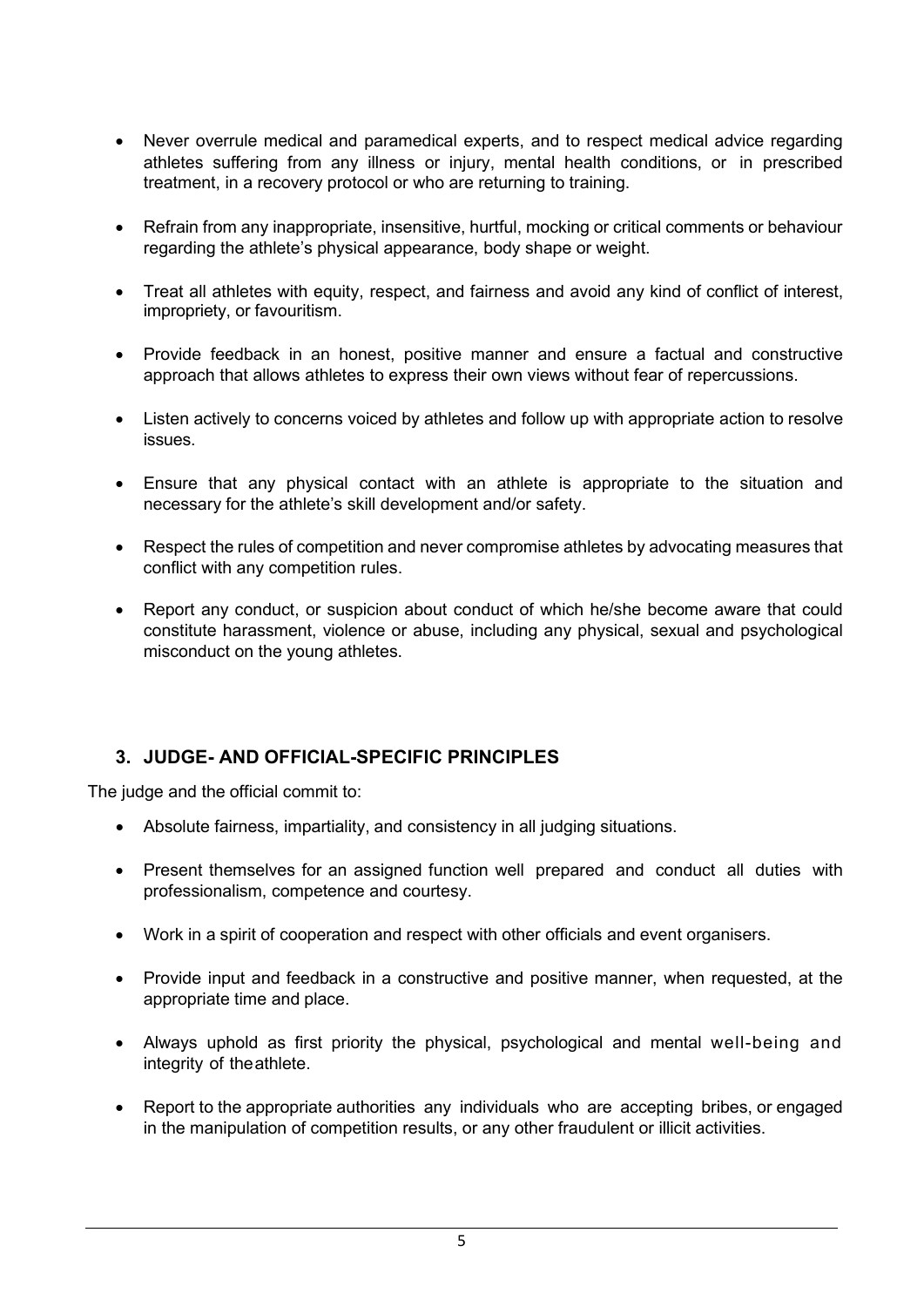## **4. EXECUTIVE OFFICER-SPECIFIC PRINCIPLES**

The executive officer of a National Federation (NF) commits to:

- Ensure that their NF organisation acts in compliance with all applicable laws, rules and regulations and respects all decisions rendered by the FIG authorities and bodies.
- Take responsibility for their NF's management decisions and actions.
- Ensure their NF maintains a culture of trust and empowerment, makes decisions in the best interests of the athletes, and clearly rejects win-at-all-costs strategies at the expense of athletes' wellbeing.
- Ensure a clearly defined boundary is maintained between the sport's training process and the goals of external stakeholders.
- Clearly articulate and define recourse to a resolution with a neutral third party, mediator or arbitration body in case of conflict, assuring equal treatment between all parties.